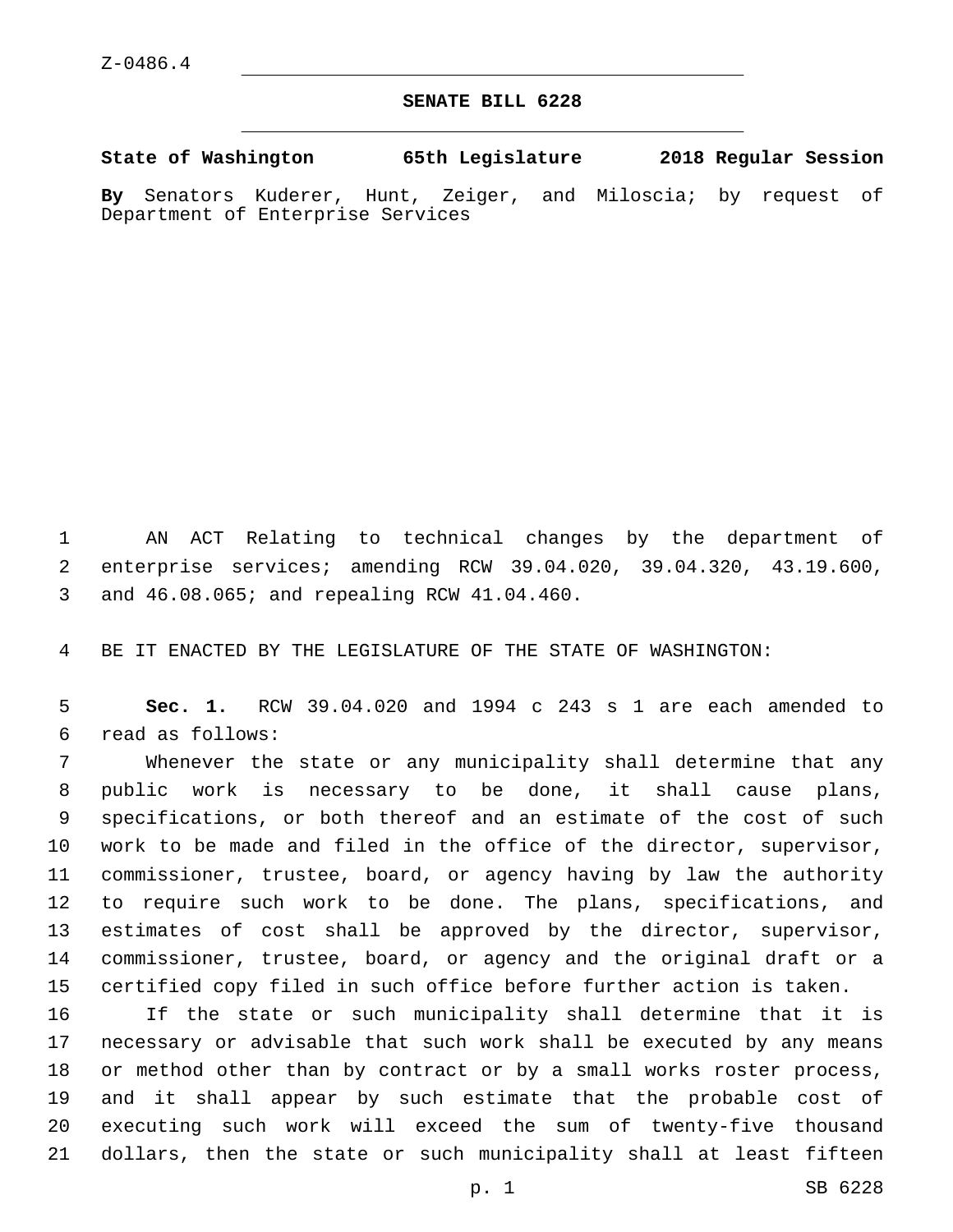days before beginning work cause such estimate, together with a description of the work, to be published at least once in a legal newspaper of general circulation ((published in or as near as possible to that part of the county in which such work is to be done)) and posted on the state or municipality's web site. When any emergency shall require the immediate execution of such public work, upon a finding of the existence of such emergency by the authority having power to direct such public work to be done and duly entered of record, publication of description and estimate may be made within 10 seven days after the commencement of the work.

 **Sec. 2.** RCW 39.04.320 and 2015 3rd sp.s. c 40 s 1 are each 12 amended to read as follows:

 (1)(a) Except as provided in (b) through (d) of this subsection, from January 1, 2005, and thereafter, for all public works estimated to cost one million dollars or more, all specifications shall require that no less than fifteen percent of the labor hours be performed by 17 apprentices.

 (b)(i) This section does not apply to contracts advertised for bid before July 1, 2007, for any public works by the department of 20 transportation.

 (ii) For contracts advertised for bid on or after July 1, 2007, and before July 1, 2008, for all public works by the department of transportation estimated to cost five million dollars or more, all specifications shall require that no less than ten percent of the 25 labor hours be performed by apprentices.

 (iii) For contracts advertised for bid on or after July 1, 2008, and before July 1, 2009, for all public works by the department of transportation estimated to cost three million dollars or more, all specifications shall require that no less than twelve percent of the 30 labor hours be performed by apprentices.

 (iv) For contracts advertised for bid on or after July 1, 2015, and before July 1, 2020, for all public works by the department of transportation estimated to cost three million dollars or more, all specifications shall require that no less than fifteen percent of the 35 labor hours be performed by apprentices.

 (v) For contracts advertised for bid on or after July 1, 2020, for all public works by the department of transportation estimated to cost two million dollars or more, all specifications shall require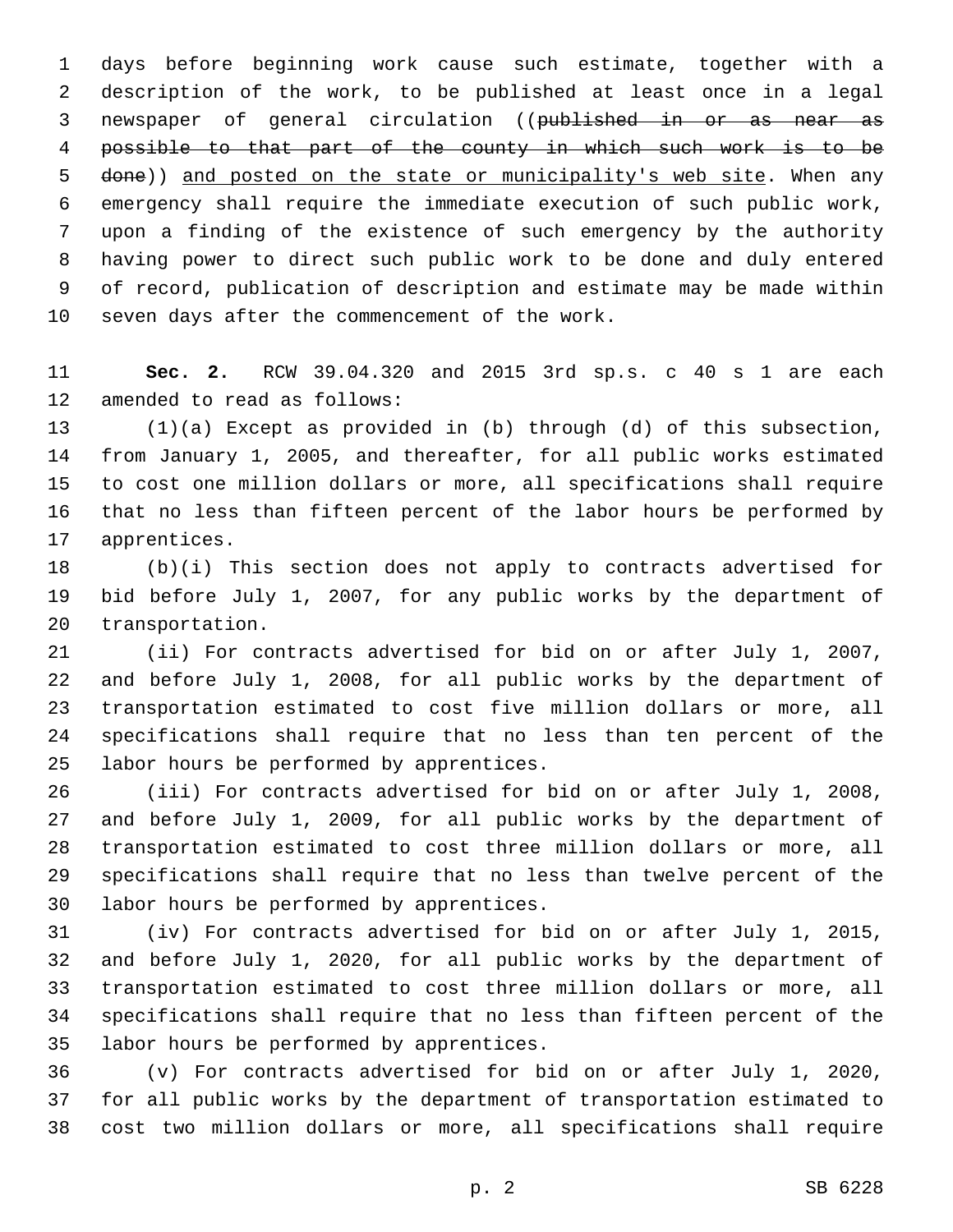that no less than fifteen percent of the labor hours be performed by 2 apprentices.

 (c)(i) This section does not apply to contracts advertised for bid before January 1, 2008, for any public works by a school district, or to any project funded in whole or in part by bond issues 6 approved before July 1, 2007.

 (ii) For contracts advertised for bid on or after January 1, 2008, for all public works by a school district estimated to cost three million dollars or more, all specifications shall require that no less than ten percent of the labor hours be performed by 11 apprentices.

 (iii) For contracts advertised for bid on or after January 1, 2009, for all public works by a school district estimated to cost two million dollars or more, all specifications shall require that no less than twelve percent of the labor hours be performed by 16 apprentices.

 (iv) For contracts advertised for bid on or after January 1, 2010, for all public works by a school district estimated to cost one million dollars or more, all specifications shall require that no less than fifteen percent of the labor hours be performed by 21 apprentices.

 (d)(i) For contracts advertised for bid on or after January 1, 2010, for all public works by a four-year institution of higher education estimated to cost three million dollars or more, all specifications must require that no less than ten percent of the 26 labor hours be performed by apprentices.

 (ii) For contracts advertised for bid on or after January 1, 2011, for all public works by a four-year institution of higher education estimated to cost two million dollars or more, all specifications must require that no less than twelve percent of the 31 labor hours be performed by apprentices.

 (iii) For contracts advertised for bid on or after January 1, 2012, for all public works by a four-year institution of higher education estimated to cost one million dollars or more, all specifications must require that no less than fifteen percent of the 36 labor hours be performed by apprentices.

 (2) Awarding entities may adjust the requirements of this section 38 for a specific project for the following reasons:

 (a) The demonstrated lack of availability of apprentices in 40 specific geographic areas;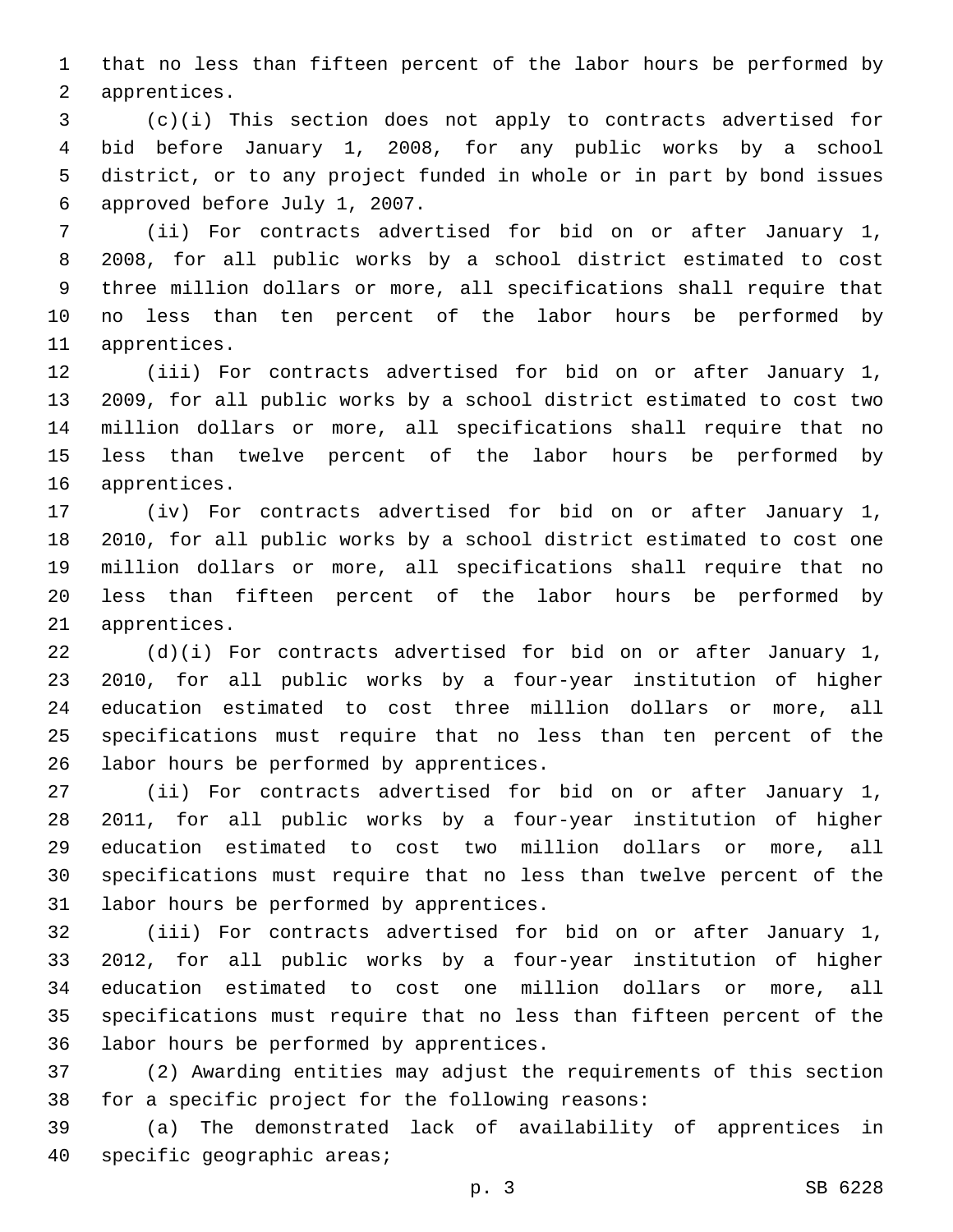(b) A disproportionately high ratio of material costs to labor hours, which does not make feasible the required minimum levels of 3 apprentice participation;

 (c) Participating contractors have demonstrated a good faith effort to comply with the requirements of RCW 39.04.300 and 39.04.310 6 and this section; or

 (d) Other criteria the awarding entity deems appropriate, which are subject to review by the office of the governor.

 (3) The secretary of the department of transportation shall adjust the requirements of this section for a specific project for 11 the following reasons:

 (a) The demonstrated lack of availability of apprentices in 13 specific geographic areas; or

 (b) A disproportionately high ratio of material costs to labor hours, which does not make feasible the required minimum levels of 16 apprentice participation.

 (4) This section applies to public works contracts awarded by the state, to public works contracts awarded by school districts, and to public works contracts awarded by state four-year institutions of higher education. However, this section does not apply to contracts awarded by state agencies headed by a separately elected public 22 official.

 (5)(a) The department of enterprise services must provide 24 information and technical assistance to the affected agencies they 25 serve and collect the following data ((from)) on behalf of those affected agencies for each project covered by this section:

 (i) The name of each apprentice and apprentice registration 28 number;

29 (ii) The name of each project;

30 (iii) The dollar value of each project;

(iv) The date of the contractor's notice to proceed;

 (v) The number of apprentices and labor hours worked by them, 33 categorized by trade or craft;

 (vi) The number of journey level workers and labor hours worked 35 by them, categorized by trade or craft; and

 (vii) The number, type, and rationale for the exceptions granted 37 under subsection (2) of this section.

 (b) The department of labor and industries shall assist the department of enterprise services in providing information and 40 technical assistance.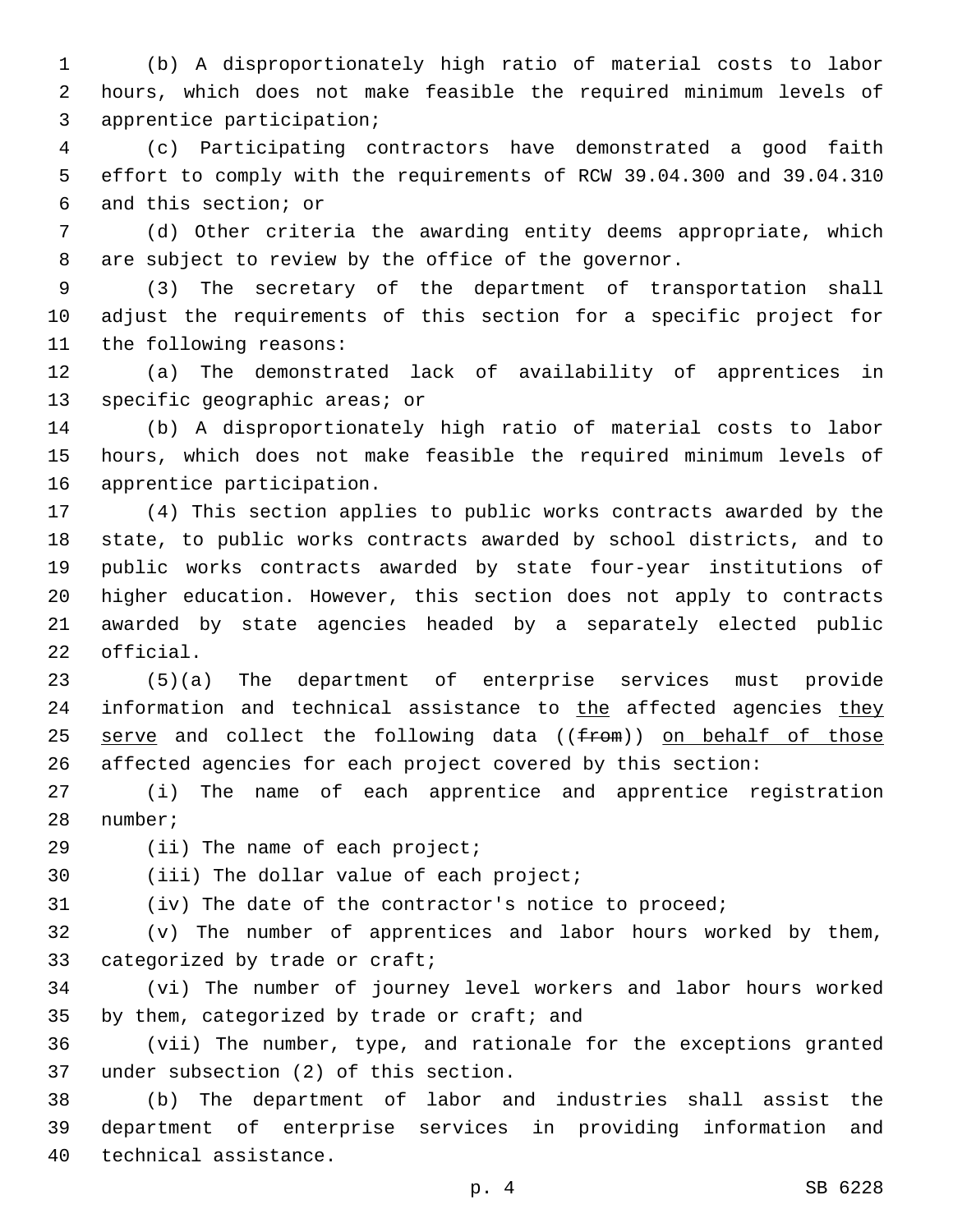(6) The secretary of transportation shall establish an apprenticeship utilization advisory committee, which shall include statewide geographic representation and consist of equal numbers of representatives of contractors and labor. The committee must include at least one member representing contractor businesses with less than thirty-five employees. The advisory committee shall meet regularly with the secretary of transportation to discuss implementation of this section by the department of transportation, including development of the process to be used to adjust the requirements of 10 this section for a specific project.

 (7) At the request of the senate labor, commerce, research and development committee, the house of representatives commerce and labor committee, or their successor committees, and the governor, the department of enterprise services and the department of labor and industries shall compile and summarize the agency data and provide a joint report to both committees. The report shall include recommendations on modifications or improvements to the apprentice utilization program and information on skill shortages in each trade 19 or craft.

 **Sec. 3.** RCW 43.19.600 and 2011 1st sp.s. c 43 s 233 are each 21 amended to read as follows:

 (1) Any passenger motor vehicles currently owned or hereafter acquired by any state agency shall be purchased by or transferred to the department. The director may accept vehicles subject to the 25 provisions of RCW 43.19.560 through 43.19.630, ((43.41.130 and 43.41.140)) 43.19.622 and 43.19.623 prior to July 1, 1975, if he or she deems it expedient to accomplish an orderly transition.

 (2) The department, in cooperation with the office of financial management, shall study and ascertain current and prospective needs of state agencies for passenger motor vehicles and shall direct the 31 transfer to ((a state motor pool)) the department of enterprise services or other appropriate disposition of any vehicle found not to 33 be required by a state agency.

 (3) The department shall direct the transfer of passenger motor 35 vehicles from a state agency to ((a state motor pool)) the department of enterprise services or other disposition as appropriate, based on a study under subsection (2) of this section, if a finding is made based on data therein submitted that the economy, efficiency, or effectiveness of state government would be improved by such a

p. 5 SB 6228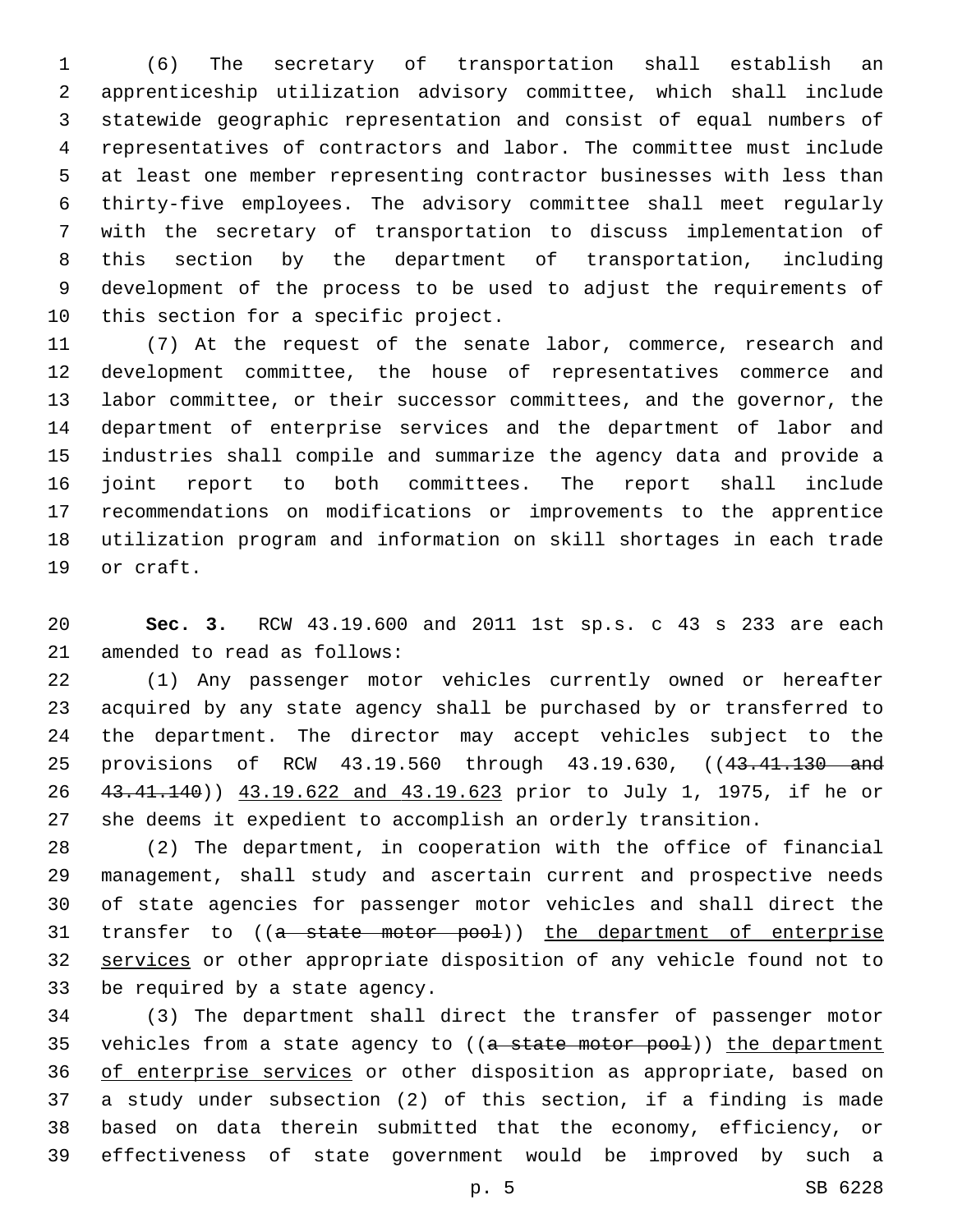transfer or other disposition of passenger motor vehicles. Any dispute over the accuracy of data submitted as to the benefits in state governmental economy, efficiency, and effectiveness to be gained by such transfer shall be resolved by the director and the director of financial management. Unless otherwise determined by the director after consultation with the office of financial management, vehicles owned and managed by the department of transportation, the department of natural resources, and the Washington state patrol are 9 exempt from the requirements of ((subsections (1) through (3) of)) 10 this section.

 **Sec. 4.** RCW 46.08.065 and 2015 c 225 s 98 are each amended to 12 read as follows:

 (1) It is unlawful for any public officer having charge of any vehicle owned or controlled by any county, city, town, or public body in this state other than the state of Washington and used in public business to operate the same upon the public highways of this state unless and until there shall be displayed upon such automobile or other motor vehicle in letters of contrasting color not less than one and one-quarter inches in height in a conspicuous place on the right and left sides thereof, the name of such county, city, town, or other public body, together with the name of the department or office upon the business of which the said vehicle is used. This section shall not apply to vehicles of a sheriff's office, local police department, or any vehicles used by local peace officers under public authority for special undercover or confidential investigative purposes. This subsection shall not apply to: (a) Any municipal transit vehicle operated for purposes of providing public mass transportation; (b) any vehicle governed by the requirements of subsection (4) of this section; nor to (c) any motor vehicle on loan to a school district for driver training purposes. It shall be lawful and constitute compliance with the provisions of this section, however, for the governing body of the appropriate county, city, town, or public body other than the state of Washington or its agencies to adopt and use a distinctive insignia which shall be not less than six inches in diameter across its smallest dimension and which shall be displayed conspicuously on the right and left sides of the vehicle. Such insignia shall be in a color or colors contrasting with the vehicle to which applied for maximum visibility. The name of the public body owning or operating the vehicle shall also be included as part of or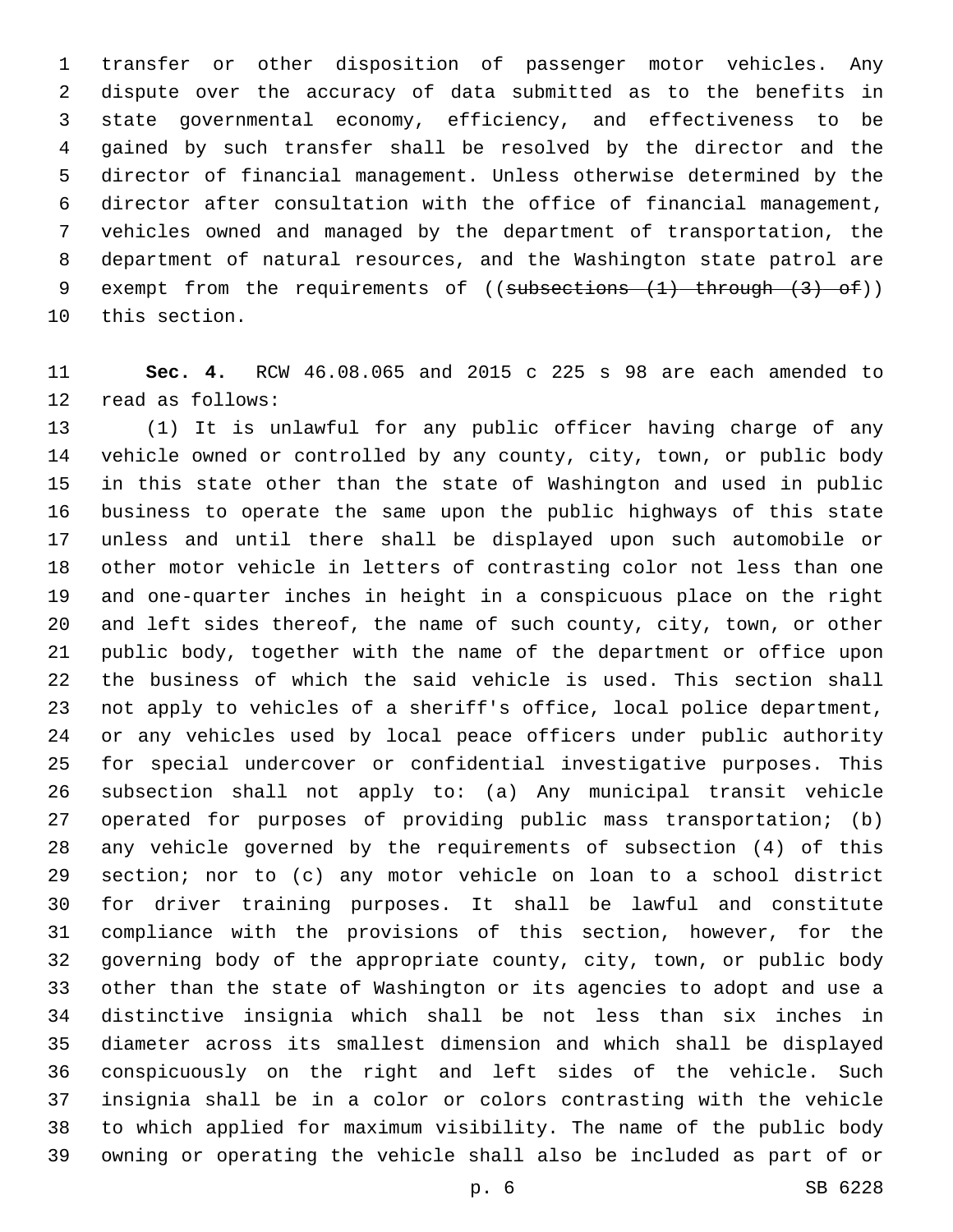displayed above such approved insignia in colors contrasting with the vehicle in letters not less than one and one-quarter inches in height. Immediately below the lettering identifying the public entity and agency operating the vehicle or below an approved insignia shall appear the words "for official use only" in letters at least one inch high in a color contrasting with the color of the vehicle. The appropriate governing body may provide by rule or ordinance for marking of passenger motor vehicles as prescribed in subsection (2) of this section or for exceptions to the marking requirements for local governmental agencies for the same purposes and under the same circumstances as permitted for state agencies under subsection (3) of 12 this section.

 (2) Except as provided by subsections (3) and (4) of this section, passenger motor vehicles owned or controlled by the state of Washington, and purchased after July 1, 1989, must be plainly and conspicuously marked on the lower left-hand corner of the rear window with the name of the operating agency or institution or the words 18 (("state motor pool,")) that would designate vehicles owned and managed by the department of enterprise services, as appropriate, the words "state of Washington — for official use only," and the seal of the state of Washington or the appropriate agency or institution insignia, approved by the department of enterprise services. Markings must be on a transparent adhesive material and conform to the standards established by the department of enterprise services. For the purposes of this section, "passenger motor vehicles" means sedans, station wagons, vans, light trucks, or other motor vehicles 27 under ten thousand pounds gross vehicle weight.

 (3) Subsection (2) of this section shall not apply to vehicles used by the Washington state patrol for general undercover or confidential investigative purposes. Traffic control vehicles of the Washington state patrol may be exempted from the requirements of subsection (2) of this section at the discretion of the chief of the Washington state patrol. The department of enterprise services shall adopt general rules permitting other exceptions to the requirements of subsection (2) of this section for other vehicles used for law enforcement, confidential public health work, and public assistance fraud or support investigative purposes, for vehicles leased or rented by the state on a casual basis for a period of less than ninety days, and those provided for in RCW 46.08.066. The exceptions in this subsection, subsection (4) of this section, and those

p. 7 SB 6228